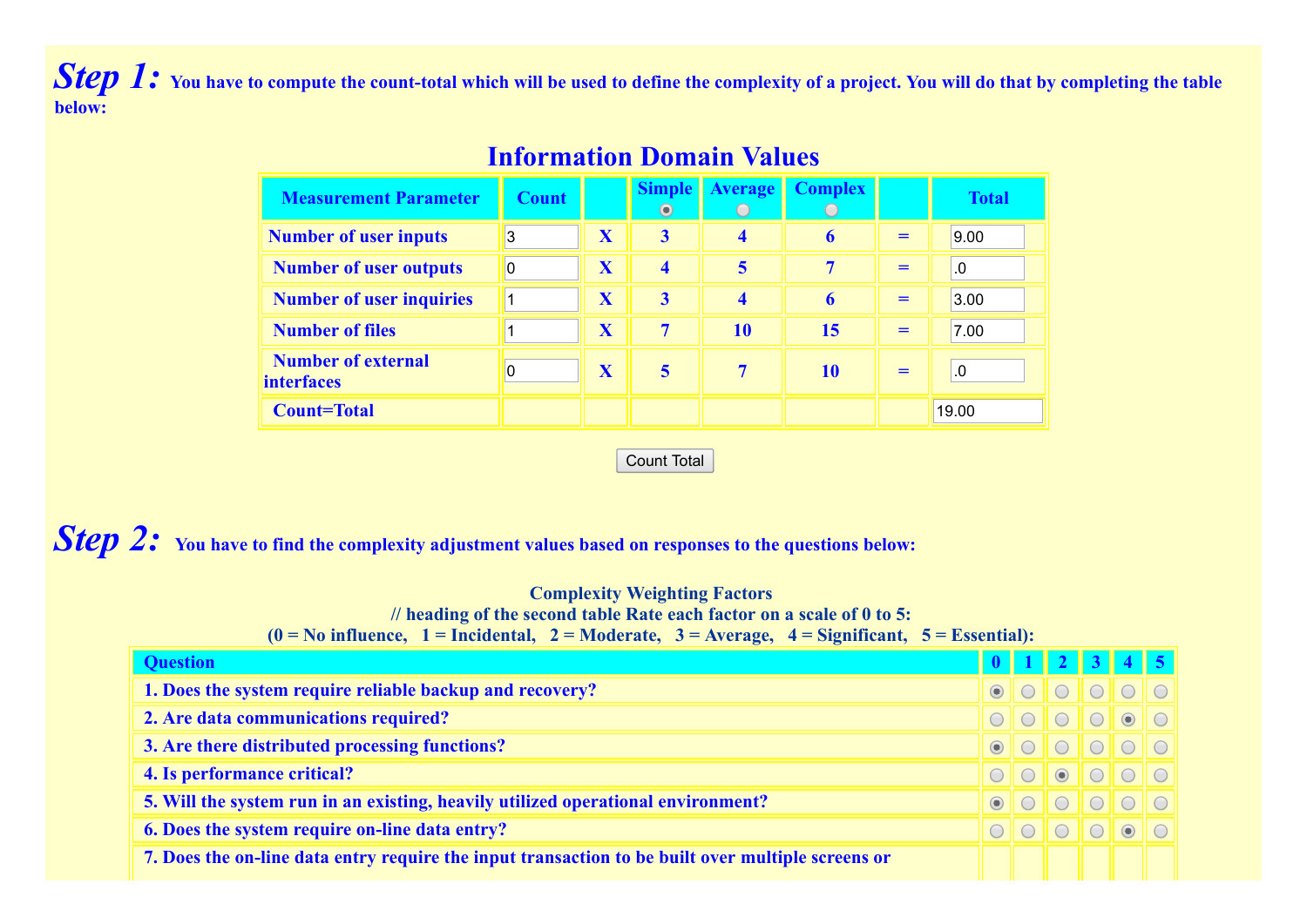| operations?                                                                       |         | $\odot$ |                        |                        |  |
|-----------------------------------------------------------------------------------|---------|---------|------------------------|------------------------|--|
| 8. Are the master file updated on-line?                                           | $\odot$ |         | $\left( \quad \right)$ |                        |  |
| 9. Are the inputs, outputs, files, or inquiries complex?                          | $\odot$ |         |                        |                        |  |
| 10. Is the internal processing complex?                                           | $\odot$ |         | $\left( \quad \right)$ | $\left( \quad \right)$ |  |
| 11. In the code designed to be reusable?                                          | $\odot$ |         |                        |                        |  |
| 12. Are conversion and installation included in the design?                       | $\odot$ |         | $\left( \quad \right)$ |                        |  |
| 13. Is the system designed for multiple installations in different organizations? | $\odot$ |         | $\left( \quad \right)$ |                        |  |
| 14. Is the application designed to facilitate change and ease of use by the user? | $\odot$ |         | $\left( \quad \right)$ | $\bigcap$              |  |
| <b>Total</b><br>11.00                                                             |         |         |                        |                        |  |

Show Total of weighting Factor

**The Function Points is:** Show Function Points 14.44

**Step 3:** You have to find LOC (Lines of Code), and you do this by choosing a programming language that you will using when developing a **project:**

| <b>Programming Language</b>               | <b>LOC/FP</b><br>(average) | <b>Select</b> |
|-------------------------------------------|----------------------------|---------------|
| <b>Assembly Language</b>                  | 320                        |               |
| C                                         | <b>128</b>                 |               |
| <b>COBOL</b>                              | 105                        |               |
| <b>Fortran</b>                            | 105                        |               |
| <b>Pascal</b>                             | 90                         |               |
| <b>Ada</b>                                | 70                         |               |
| <b>Object-Oriented Languages</b>          | 30                         |               |
| <b>Fourth Generation Languages (4GLs)</b> | <b>20</b>                  |               |
| <b>Code Generators</b>                    | 15                         | $\bullet$     |
| <b>Spreadsheets</b>                       | 6                          |               |